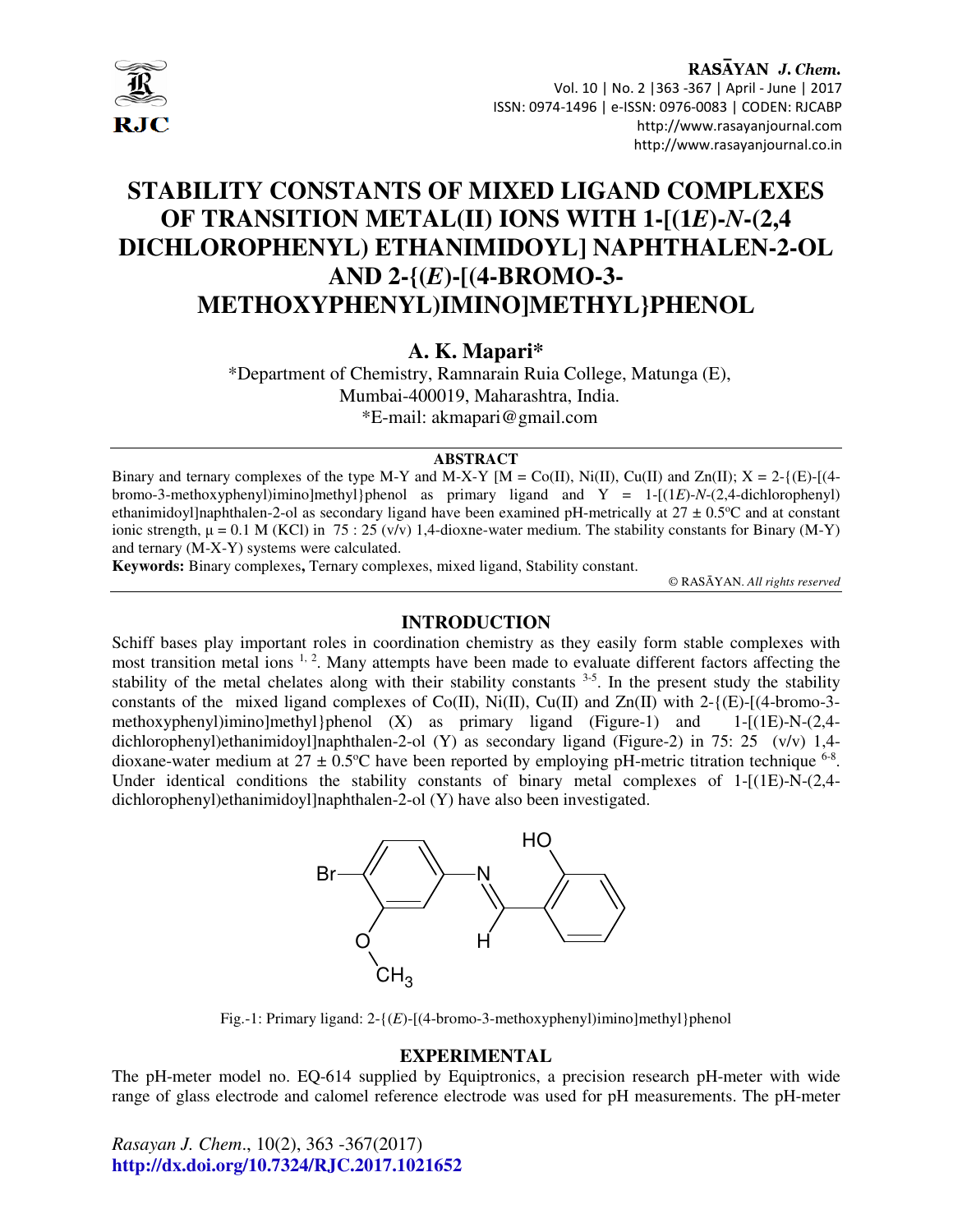was standardized with potassium hydrogen phthalate and phosphate buffers before performing the titrations. The ligands  $(L<sup>1</sup>H$  and  $L<sup>2</sup>H)$  were prepared by the condensation of the corresponding aldehyde / ketone and amine in 1:1 molar ratio by refluxing in ethanol. $9,10$ 



Fig.-2: Secondary ligand: 1-[(1*E*)-*N*-(2,4-dichlorophenyl)ethanimidoyl]naphthalen-2-ol

The solutions of ligands were prepared in 1,4-dioxane. All the metal ion solutions were prepared in double distilled water and standardized by using conventional procedures <sup>11</sup>. A solution of KOH (0.2 M) was prepared in double distilled water and standardized with standard solution of succinic acid. The titrations were carried out in an inert atmosphere of nitrogen. All the measurements were carried out at temperature  $27 \pm 0.5$ °C. The method of Bjerrum and Calvin as modified by Irving and Rossotti was used to determine  $\tilde{n}_A$  (average number of protons associated with secondary ligand);  $\tilde{n}$  (average number of secondary ligand molecules attached per metal ion;  $\tilde{n}_{mix}$  (average number of secondary ligand molecules attached per  $(M.X)$  ion); pL (free ligand exponent for binary  $(M-Y)$  system) and pL<sub>mix</sub> (free ligand exponent for ternary  $(M-X-Y)$  system) values  $6.7$ . All the solvents and chemicals used were of A R grade. For the determination of proton-ligand stability constant of secondary ligand (Y) and metal-ligand stability constants of binary (M-Y) and ternary (M-X-Y) complexes, the following sets of solutions were prepared keeping the total volume  $V_0 = 40$  mL. All titrations were carried out at the ionic strength of 0.1 M using KCl as an electrolyte in 75:25 (v/y) 1,4-dioxane-water medium against standard carbonate free KOH (0.2 M) solution.

- i.  $4.0$  mL HCl (0.16 M) + 3.36 mL KCl (1.0 M) + 2.64 mL distilled water + 30.0 mL 1,4-dioxane.
- ii.  $4.0$  mL HCl (0.16 M) + 3.36 mL KCl (1.0 M) + 2.64 mL distilled water + 4.0 mL secondary ligand  $(0.04 \text{ M}) + 26.0 \text{ mL} 1,4$ -dioxane.
- iii. 4.0 mL HCl  $(0.16 \text{ M}) + 3.24 \text{ mL}$  KCl  $(1.0 \text{ M}) +$  requisite volume of metal(II) chloride solution to give  $0.001$  M metal(II) chloride concentration in the final solution + requisite amount of distilled water  $+4.0$  mL secondary ligand  $(0.04 \text{ M}) + 26.0 \text{ mL}$  1,4-dioxane.
- iv.  $4.0$  mL HCl  $(0.16 \text{ M}) + 3.36$  mL KCl  $(1.0 \text{ M}) + 2.64$  mL distilled water  $+ 4.0$  mL secondary ligand  $(0.01 \text{ M}) + 26.0 \text{ mL} 1,4$ -dioxane.
- v. 4.0 mL HCl (0.16 M) + 3.24 mL KCl (1.0 M) + requisite volume of metal(II) chloride solution to give  $0.001$  M metal(II) chloride concentration in the final solution + requisite amount of distilled water + 4.0 mL primary ligand  $(0.01 \text{ M}) + 4.0 \text{ mL}$  secondary ligand  $(0.01 \text{ M}) + 22.0 \text{ mL}$  1,4dioxane.

The ratio of metal (M): secondary ligand (Y) was maintained at 1:4 in the binary system. In the ternary system the ratio of metal (M): primary ligand (X): secondary ligand (Y) was maintained at 1:1:1. The pHmeter readings were plotted against the volume of alkali (KOH) used for each titrations.

## **RESULTS AND DISCUSSION**

#### **Proton-ligand stability constants of secondary ligand (Y)**

From the titration curves of solutions (i) and (ii),  $\tilde{n}_A$  values at various pH were calculated. The proton ligand formation curve was obtained by plotting the values of  $\tilde{n}_A$  vs. pH-meter readings. From the graph

364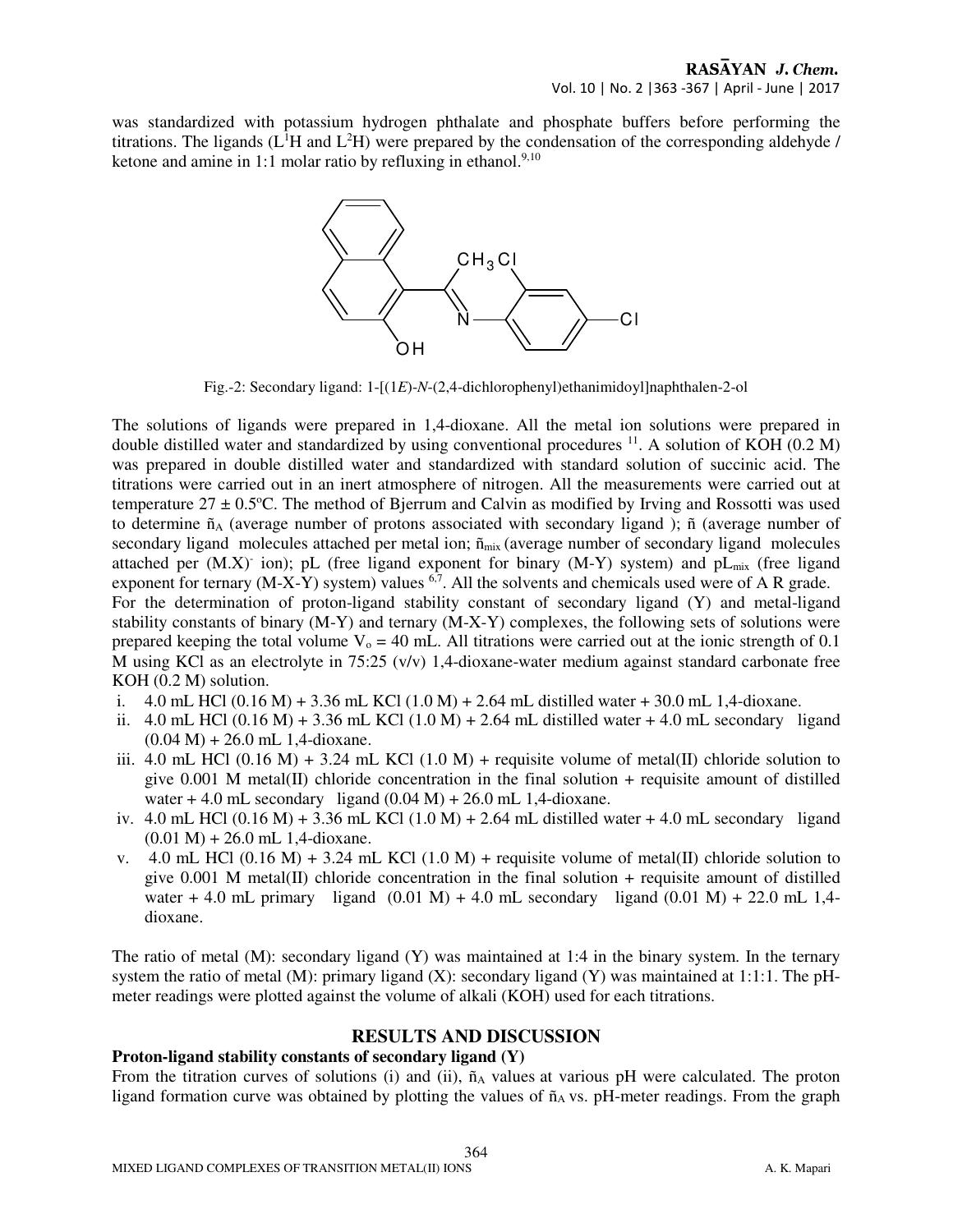the values of log  $K_1^H$  and log  $K_2^H$  were evaluated by half integral method (A). The values of log  $K_1^H$  and  $\log K_2^H$  were also evaluated using graphical method (B) by plotting the graph of log [ $\tilde{n}_A$ / $(1-\tilde{n}_A)$ ] against pH and log  $[(2-\tilde{n}_A)/(\tilde{n}_A-1)]$  against pH, respectively. The values obtained by method A and B are in agreement with each other, the average values of  $\log K_1^H$  and  $\log K_2^H$  has been found to be 8.62 and 2.18 respectively.

#### **Metal-ligand stability constants of the Binary (M-Y) complexes**

The metal ligand stability constants of binary complexes were evaluated assuming the polynuclear complexes and hydrolyzed products were not formed. The metal-ligand binary binding proposed structure is shown in Figure-3. An examination of titration curves indicate that complex formation takes place in the solution on the following grounds: (I) The metal titration curve of solution (iii) shows displacement with respect ligand (Y) titration curve of solution (ii) along the volume axis. This indicates the affinity of the ligand to metal ions which release proton and produce volume difference. (II) The color change of ligand appeared in the presence of metal ion shows the formation of new species due to coordination. (III) The hydrolysis of the metal ion was suppressed due to the complex formation and precipitation did not appear during the titrations.

From the titration curves of solutions (ii) and (iii), ñ and pL values were calculated. The formation curves were obtained by plotting the values of ñ vs. pL. From the graph the values of log  $K_{MY_1}^M$  and log  $K_{MY_2}^{MY}$  were

evaluated by half integral method (A) and in the similar way the values of  $\log K_{M1}^{M}$  and  $\log K_{M12}^{M}$  were evaluated using graphical method (B) by plotting the graph of log  $[\tilde{n}/(1-\tilde{n})]$  against pL and log  $[(2-\tilde{n})/$ (ñ-1)] against pL respectively. The values obtained by method A and B are in agreement with each other, the average values of log  $K_{MY_1}^M$  and log  $K_{MY_2}^M$ , along with metal-ligand stability constants the log  $\beta$  values of the binary complexes are given in Table 1.

The variations of ñ was found to be between 0.0-2.0 for the binary (M-Y) complexes of Co(II), Ni(II), Cu(II) and Zn(II) metal ions, which indicate that the composition of the complexes were 1:2 in solution. The log  $K_{MY_1}^M$  values for the binary complexes of the metal ions are in the following order: Cu(II) > Ni(II)  $>$  Co(II)  $>$  Zn(II).



 $M = Co(II), Ni(II), Cu(II)$  and  $Zn(II)$ .

Fig.-3: The metal-ligand binary binding proposed structure.

#### **Metal-ligand stability constants of the ternary (M-X-Y) complexes**

The metal-ligand stability constants of ternary complexes were evaluated assuming that the formation of polynuclear complexes and hydrolyzed products were not formed. The metal-ligand ternary binding proposed structure is shown in Figure-4. In this ternary (M-X-Y) complexes it is observed that the metal forms the complex first with the primary ligand  $(X)$  at lower pH and then metal-primary ligand  $(M-X)$ 

365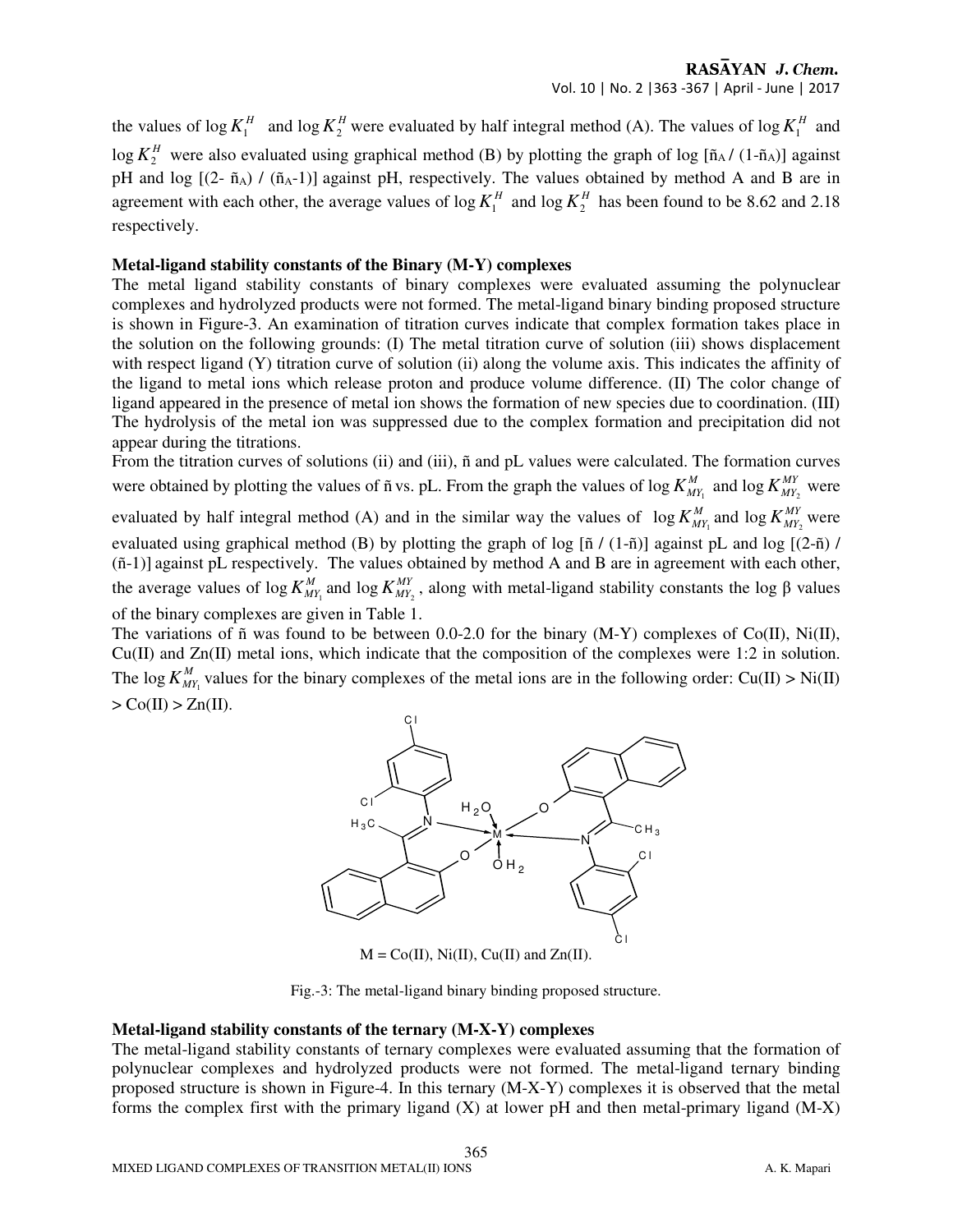curves comes in to contact with the secondary ligand (Y) to form the mixed ligand complex at higher pH. Secondary ligand does not come into contact with metal ions at lower pH. In other words mixed ligand complex formation takes place when M-X complex formation is complete. The horizontal distance between mixed ligand metal curves and secondary ligand curve correspond to the amount of secondary ligand which gets bound with M-X complex (binary). The titration curves of ternary complex coincide with binary curve up to  $pH = 4.8 - 5.3$ , after this above  $pH = 5.0$ , the ternary curves deviate, the secondary ligand introduce itself and combines with M-X complex to form ternary complex (M-X-Y).

From the titration curves of solutions (iv) and (v),  $\tilde{n}_{mix}$  and pL<sub>mix</sub> values were calculated. The values of  $\log K_{MXY}^{MX}$  have been evaluated from the formation curves ( $\tilde{n}_{mix}$  vs. pL<sub>mix</sub>). At  $\tilde{n}_{mix} = 0.5$ , in the formation curve,  $pL_{mix} = \log K_{MXY}^{MX}$  (method A). The values of  $\log K_{MXY}^{MX}$  were also evaluated by the graphical method (B), by plotting the graph of log  $[\tilde{n}_{mix}/(1-\tilde{n}_{mix})]$  against pL<sub>mix</sub>. The values of  $\tilde{n}_{mix}$  vary from 0.0-1.0, thus confirm the formation of 1:1:1 mixed ligand complexes. The values obtained by method A and B are in agreement with each other, the average values of  $\log K_{MXY}^{MX}$  are included in Table-1.

The values of log  $K_{MXY}^{MX}$  are slightly lower than log  $K_{MY_1}^M$  and higher than log  $K_{MY_2}^{MY}$ , which is due to the fact that the tendency of the secondary ligand (Y) to get bound with aquated metal ion  $[M(aq)]^{2+}$  is more than to combine with the metal ion already bound with primary ligand  $(X)$ .<sup>12</sup>

The relative stability of the ternary complexes compared with corresponding binary complexes can be qualitatively expressed in many different ways. We have expressed the relative stabilities in terms of ∆ log  $K_T$  ( $\Delta$  log  $K_T = \log K_{MXY}^{MX} - \log K_{MY_1}^M$ ). The  $\Delta$  log  $K_T$  values for all the metal(II) ions in the present study (Table 1) is negative. This indicates that ternary 1:1:1 (M-X-Y) complexes are less stable than binary 1:1 (M-Y) complexes. $13,14$ 

In the ternary system studied, the order of stability constants of mixed ligand complexes with respect to the metal ions was found to be  $\text{Cu(II)} > \text{Ni(II)} > \text{Co(II)} > \text{Zn(II)}$ ; which is same as in the corresponding binary (M-Y) systems. This is in accordance with the Irving-Williams series of stability constant.<sup>15,16</sup>



 $M = Co(II), Ni(II), Cu(II)$  and  $Zn(II)$ .

Fig.-4: The metal-ligand ternary binding proposed structure.

# **CONCLUSION**

The value of log  $K_{MXY}^{MX}$  are slightly lower than log  $K_{MY_1}^M$  and higher than log  $K_{MY_2}^{MY}$ , which is due to the fact that the tendency of the secondary ligand (Y) to get bound with aquated metal ion  $[M(aq)]^{2+}$  is more than to combine with the metal ion already bound with primary ligand (X). The relative stability ( $\Delta \log K_T$ ) values of the ternary complexes with corresponding binary complexes for all the metal(II) ions in the present study is negative indicating that ternary 1:1:1 (M-X-Y) complexes are less stable than binary 1:1 (M-Y) complexes. In the ternary system studied, the order of stability constants of mixed ligand